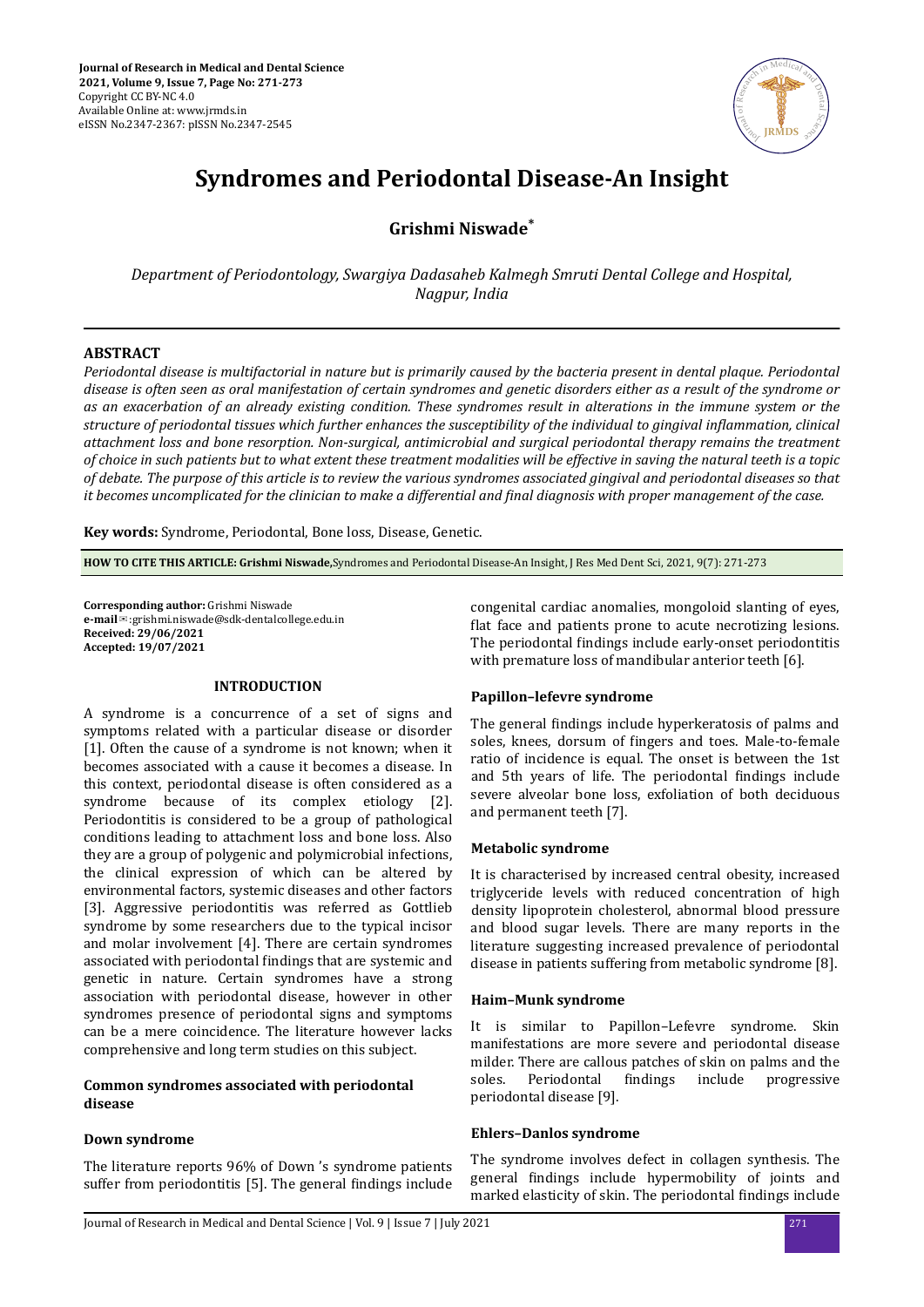gingival bleeding, marked periodontal disease and generalized membranous gingival enlargement [10].

# **Lazy leukocyte syndrome**

It is characterised by severe neutropenia and the affected individuals are more prone to opportunistic infections due to the immunocompromised state. Periodontitis is one of the oral manifestations of this syndrome [11].

# **Leukocyte adhesion deficiency syndrome**

This syndrome is characterised by defects in neutrophil chemotaxis and phagocytosis. This leads to enhanced susceptibility to bacterial infections. Aggressive periodontitis is seen in these patients involving both the deciduous and permanent dentition [12].

# **Chediak–Higashi syndrome**

The findings include involvement of cell organelles of cells like platelets, melanocytes and phagocytes. Such individuals suffer from aggressive periodontitis with rapid periodontal breakdown [13].

## **Kindler syndrome**

The general findings include numerous genodermal disorders, blistering of skin following mild trauma, poikiloderma, thin wrinkled skin devoid of surface markings Periodontal findings include tooth mobility, spontaneous gingival bleeding, earlier accelerated attachment loss and desquamative lesions of gingiva. Kindler syndrome has been proposed as a medically predisposing condition for destructive periodontal disease [14].

# **Sjogren's syndrome**

General findings include keratoconjuctivtis sicca, xerostomia and rheumatoid arthritits. There is a higher risk for periodontal breakdown of teeth in patients with Sjogrens syndrome [15].

# **Marfan's syndrome**

It is caused by impaired formation of fibrillin I. Patients often have a tall stature, aortic/mitral valve prolapse and ectopia lentis. The oral findings include severe periodontitis [16].

# **Hyperimmunoglobulin E syndrome**

It is a syndrome involving multiple systems including skeleton, connective tissue and immune system. Aggressive periodontits and profuse gingival bleeding are oral clinical features [17].

#### **Cowden's syndrome**

The general findings include papular lesions around nose, lips, ears, thyroid adenoma, breast cancer, and gastrointestinal polyps. It involves mutation in the PTEN gene on chromosome arm 10q. The periodontal findings include multiple papules on the gingiva giving an appearance of a cobblestone pattern,gross dental caries and Periodontitis [18].

## **Sturge–Weber syndrome**

The general findings include brain calcifications, ocular disorders, hemiplegia, epilepsy and port wine stains confined to skin area supplied by the trigeminal nerve. The gingiva may show mild vascular hyperplasia or massive hemangiomatous proliferation limited to one side. Gingival lesions may resemble pyogenic granuloma [19].

## **Periodontal management**

Patients with syndromes usually require psychological counselling for dental treatment. Complete explanation of the treatment options and procedure is essential. Written consent should be obtained from the parents and medical consent from the general physician. Chair positioning has to be proper as certain syndrome patients are prone to spinal cord injuries [5]. Initial cause related therapy should be completed first that includes patient education, motivation and oral hygiene instructions, complete supragingival and subgingival scaling and root planing, antimicrobial therapy if required and removal of any plaque retentive factors. If the candidate is suitable for surgical therapy, laser or electro cautery can be used for to minimize bleeding and post-operative complications. Post-operative antibiotics, analgesics and oral hygiene instructions are given. Some patients suffering from syndromes lack the manual dexterity to perform oral hygiene measures for themselves. In such cases oral hygiene instructions are given to family members or caretakers. Even after thorough periodontal treatment, periodontal destruction might continue in some patients. Implants can be considered in such cases however, due to lack of longitudinal studies in syndrome patients the survival rate of implants is a topic of debate.

#### **DISCUSSION**

A case report of three cases of Sturge Weber syndrome having periodontal manifestations in the form of gingival enlargement has been reported. The author treated the cases with thorough scaling and root planing followed by gingivectomy by scalpel and laser [19]. A case report of two siblings suffering from Papillon Lefevre syndrome presented skin lesions and periodontal involvement with alveolar bone loss around multiple teeth. The patients were treated with non-surgical periodontal therapy and extraction of teeth with hopeless prognosis followed by maxillary and mandibular dentures [20]. There were similar case reports with the same treatment protocol [21,22]. A case report of a 12 year old girl with Chediak Higashi syndrome received initial periodontal treatment which resulted in an improvement in the clinical status and a stable periodontal status for a period of 9 years [13]. There are studies in the literature reporting an association between metabolic syndrome and periodontal disease [23,24]. A systematic review on periodontal disease in Down's syndrome patient shows